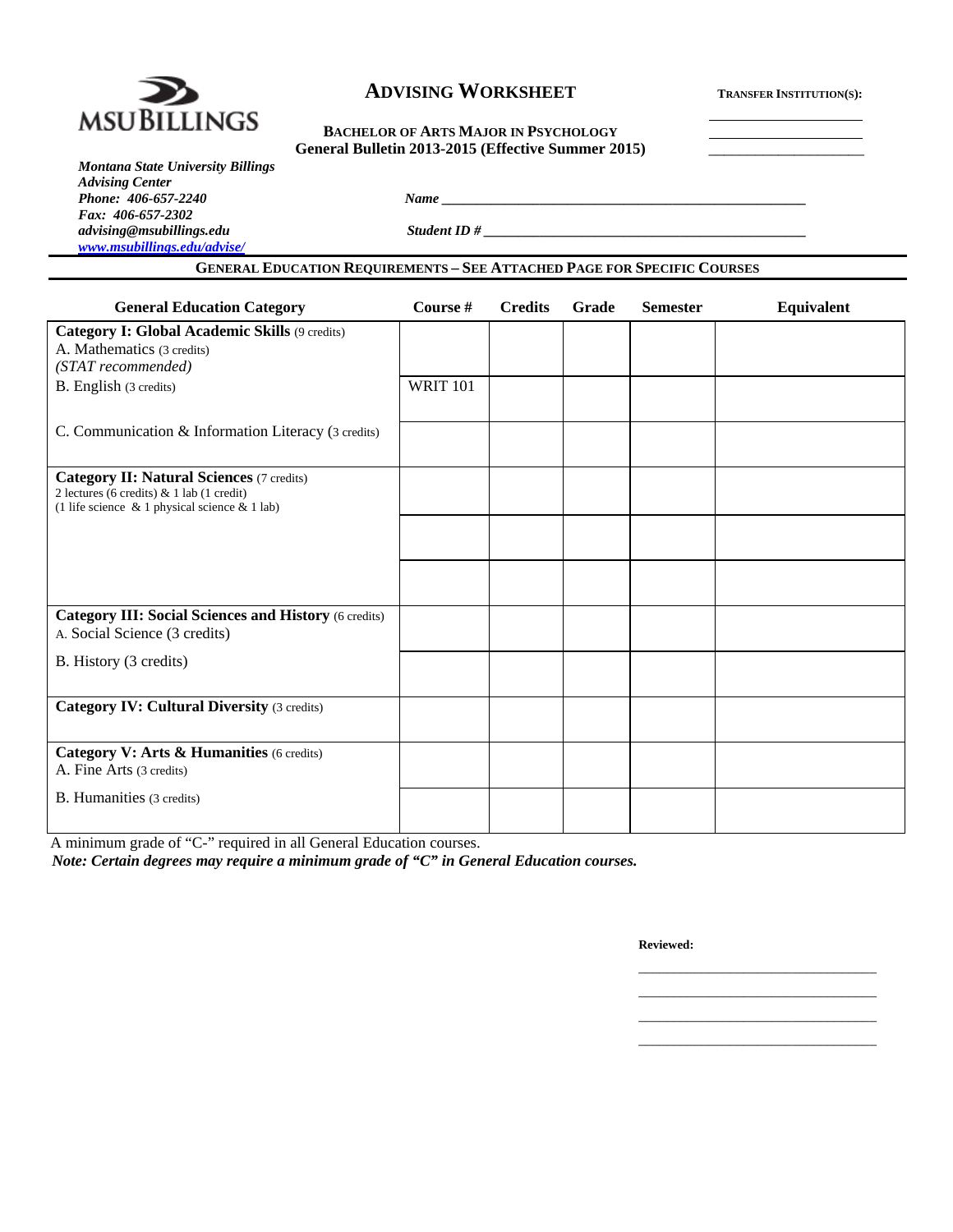## **GENERAL EDUCATION REQUIREMENTS**

|             |      | 9 credits<br><b>CATEGORY I: GLOBAL ACADEMIC SKILLS</b>         |   |
|-------------|------|----------------------------------------------------------------|---|
|             |      | Students are required to take one course from each subcategory |   |
|             |      | <b>Subcategory A - Mathematics</b><br>3 credits                |   |
| M           | 105  | Contemporary Mathematics                                       | 3 |
| M           | 114  | <b>Extended Technical Mathematics</b>                          | 3 |
| М           | 121  | College Algebra                                                | 3 |
| M           | 122  | College Trigonometry                                           | 3 |
| М           | 131  | Mathematics for Elementary Teachers II                         | 3 |
| M           | 143  | <b>Finite Mathematics</b>                                      | 4 |
| М           | 171  | Calculus I                                                     | 4 |
| <b>STAT</b> | 141  | <b>Introduction to Statistical Concepts</b>                    | 3 |
| <b>STAT</b> | 216  | Introduction to Statistics                                     | 4 |
|             |      | 3 credits<br><b>Subcategory B - English</b>                    |   |
| WRIT        | 101  | College Writing I                                              | 3 |
| WRIT        | 12.1 | Introduction to Technical Writing                              | 3 |
| WRIT        | 122. | <b>Introduction to Business Writing</b>                        | 3 |
| WRIT        | 201  | College Writing II                                             | 3 |
| WRIT        | 220  | Business & Professional Writing                                | 3 |
| WRIT        | 221  | <b>Intermediate Technical Writing</b>                          | 3 |
|             |      | Subcategory C- Communication & Information Literacy 3 credits  |   |
| <b>BMIS</b> | 150  | Computer Literacy                                              | 3 |
| COMX        | 111  | Introduction to Public Speaking                                | 3 |
| <b>COMX</b> | 115  | Introduction to Interpersonal Communication 3                  |   |
| LSCI        | 125  | Research in the Information Age                                | 3 |

**CATEGORY II: NATURAL SCIENCES 6 cr. lecture & 1 cr. lab** 

*Students are required to take one course from each subcategory and at least one corresponding lab or SCIN 101, 102, 103 & 104* 

| at least one corresponding lab or SCIN 101, 102, 103 & 104           |                                                                    |                                                        |                                  |  |  |  |
|----------------------------------------------------------------------|--------------------------------------------------------------------|--------------------------------------------------------|----------------------------------|--|--|--|
|                                                                      |                                                                    | <b>Subcategory A - Life Sciences</b>                   | 3-4 credits                      |  |  |  |
| <b>BIOB</b>                                                          | 101                                                                | Discover Biology                                       | 3                                |  |  |  |
| <b>BIOB</b>                                                          | 102                                                                | Discover Biology Lab                                   | 1                                |  |  |  |
| <b>BIOB</b>                                                          | 160                                                                | Principles of Living Systems                           | 3                                |  |  |  |
| <b>BIOB</b><br>Principles of Living Systems Lab<br>161<br>1          |                                                                    |                                                        |                                  |  |  |  |
|                                                                      |                                                                    | <b>Subcategory B – Physical Sciences</b>               | 3-4 credits                      |  |  |  |
| ASTR                                                                 | 110                                                                | Introduction to Astronomy                              | 3                                |  |  |  |
| ASTR                                                                 | 111                                                                | Introduction to Astronomy Lab                          | 1                                |  |  |  |
| <b>CHMY</b>                                                          | 121                                                                | Introduction to General Chemistry                      | 3                                |  |  |  |
| <b>CHMY</b>                                                          | 122                                                                | Introduction to General Chemistry Lab                  | 1                                |  |  |  |
| <b>CHMY</b>                                                          | 141                                                                | College Chemistry I                                    | 3                                |  |  |  |
| <b>CHMY</b>                                                          | 142                                                                | College Chemistry Laboratory I                         | 1                                |  |  |  |
| <b>GEO</b>                                                           | 101                                                                | 3<br><b>Introduction to Physical Geology</b>           |                                  |  |  |  |
| GEO                                                                  | 102<br>Introduction to Physical Geology Laboratory<br>$\mathbf{1}$ |                                                        |                                  |  |  |  |
| <b>GPHY</b>                                                          | 111                                                                | Introduction to Physical Geography<br>3                |                                  |  |  |  |
| GPHY                                                                 | 112                                                                | Introduction to Physical Geography Lab<br>$\mathbf{1}$ |                                  |  |  |  |
| <b>PHSX</b>                                                          | 103                                                                | Our Physical World                                     | 3                                |  |  |  |
| <b>PHSX</b>                                                          | 104                                                                | Our Physical World Lab                                 | 1                                |  |  |  |
| PHSX                                                                 | 205                                                                | College Physics I                                      | 3                                |  |  |  |
| PHSX                                                                 | 206                                                                | College Physics I Lab                                  | 1                                |  |  |  |
| <b>PHSX</b>                                                          | 105                                                                | Fundamentals of Phys Sci                               | 3                                |  |  |  |
| <b>PHSX</b>                                                          | 106                                                                | Fundamentals of Phys Sci Lab                           | 1                                |  |  |  |
|                                                                      |                                                                    | Subcategories A and B – Integrated Sciences            | <b>7</b> credits                 |  |  |  |
|                                                                      |                                                                    | SCIN 101, 102, 103 & 104 Integrated Sciences           | $3, \frac{1}{2}, 3, \frac{1}{2}$ |  |  |  |
| <b>6</b> credits<br><b>CATEGORY III: SOCIAL SCIENCES AND HISTORY</b> |                                                                    |                                                        |                                  |  |  |  |
| Students are required to take one course from each subcategory       |                                                                    |                                                        |                                  |  |  |  |
|                                                                      |                                                                    | <b>Subcategory A - Social Sciences</b>                 | 3 credits                        |  |  |  |
| ANTY                                                                 | 217                                                                | Physical Anthropology & Archeology                     | 3                                |  |  |  |
| <b>BGEN</b>                                                          | 105                                                                | <b>Introduction to Business</b>                        | 3                                |  |  |  |
| CONIV                                                                |                                                                    | 106 Communicating in a Dynamic Workplace               | $\overline{a}$                   |  |  |  |

| <b>BGEN</b> | 105 | <b>Introduction to Business</b>        |   |
|-------------|-----|----------------------------------------|---|
| <b>COMX</b> | 106 | Communicating in a Dynamic Workplace   | 3 |
| <b>ECNS</b> | 201 | Principles of Microeconomics           |   |
| <b>ECNS</b> | 202 | Principles of Macroeconomics           |   |
| EDU         | 105 | <b>Education and Democracy</b>         |   |
| <b>GPHY</b> | 141 | Geography of World Regions             |   |
| <b>HTH</b>  | 110 | Personal Health and Wellness           |   |
| <b>PSCI</b> | 210 | Introduction to American Government    |   |
| PSCI        | 220 | Introduction to Comparative Government | 3 |
| <b>PSYX</b> | 100 | Introduction to Psychology             |   |
| <b>PSYX</b> | 231 | <b>Human Relations</b>                 | 3 |
| <b>SOCI</b> | 101 | Introduction to Sociology              |   |
| SOCI        | 201 | Social Problems                        |   |
|             |     |                                        |   |

|             |     | <b>Subcategory B - History</b>          | 3 credits     |
|-------------|-----|-----------------------------------------|---------------|
| HSTA        | 101 | American History I                      | 3             |
| HSTA        | 102 | American History II                     | 3             |
| <b>HSTR</b> | 101 | <b>Western Civilization I</b>           | 3             |
| <b>HSTR</b> | 102 | <b>Western Civilization II</b>          | 3             |
| <b>HSTR</b> | 103 | Honors Western Civilization I           | 3             |
| <b>HSTR</b> | 104 | Honors Western Civilization II          | 3             |
| <b>PSCI</b> | 230 | Introduction to International Relations | $\mathcal{R}$ |

|               |     | <b>CATEGORY IV: CULTURAL DIVERSITY</b>      | 3 credits |  |
|---------------|-----|---------------------------------------------|-----------|--|
| A&SC/WGSS 274 |     | Women, Culture, and Society                 | 3         |  |
| <b>ANTY</b>   | 220 | Culture and Society                         | 3         |  |
| <b>ARTH</b>   | 160 | Global Visual Culture                       | 3         |  |
| <b>COMX</b>   | 212 | Introduction to Intercultural Communication | 3         |  |
| <b>GPHY</b>   | 121 | Human Geography                             | 3         |  |
| <b>HTH</b>    | 270 | <b>Global Health Issues</b>                 | 3         |  |
| LIT           | 230 | World Literature Survey                     | 3         |  |
| <b>MUSI</b>   | 207 | World Music                                 | 3         |  |
| <b>NASX</b>   | 105 | Introduction to Native American Studies     | 3         |  |
| <b>NASX</b>   | 205 | Native Americans in Contemporary Society    | 3         |  |
| PHL.          | 271 | Philosophy & Religion of India              | 3         |  |
| PHI.          | 272 | Philosophy & Religion of China/Tibet/Japan  | 3         |  |
| <b>REHA</b>   | 201 | Introduction to Diversity in Counseling     | 3         |  |
| <b>RLST</b>   | 170 | The Religious Quest                         | 3         |  |
| <b>SPNS</b>   | 150 | The Hispanic Tradition                      | 3         |  |

|                                                                | <b>CATEGORY V: ARTS &amp; HUMANITIES</b> |                                            |                                                 |  |  |
|----------------------------------------------------------------|------------------------------------------|--------------------------------------------|-------------------------------------------------|--|--|
| Students are required to take one course from each subcategory |                                          |                                            |                                                 |  |  |
|                                                                |                                          | <b>Subcategory A - Fine Arts</b>           | 3 credits                                       |  |  |
| ARTZ                                                           | 101                                      | <b>Art Fundamentals</b>                    | 3                                               |  |  |
| ARTZ                                                           | 105                                      | Visual Language-Drawing                    | 3                                               |  |  |
| ARTZ                                                           | 131                                      | Ceramics for Non-majors                    | $\begin{array}{c} 3 \\ 3 \\ 3 \\ 3 \end{array}$ |  |  |
| CRWR                                                           | 240                                      | <b>Intro Creative Writing Workshop</b>     |                                                 |  |  |
| FILM                                                           | 160                                      | Introduction to World Cinema               |                                                 |  |  |
| LIT                                                            | 270                                      | Film & Literature                          |                                                 |  |  |
| MART                                                           | 260                                      | <b>Computer Presentation and Animation</b> | $\overline{3}$                                  |  |  |
| MUSI                                                           | 101                                      | <b>Enjoyment of Music</b>                  | 3                                               |  |  |
| MUSI                                                           | 114                                      | Band: MSUB Symphonic                       | 1                                               |  |  |
| MUSI                                                           | 131                                      | Jazz Ensemble I: MSUB                      | 1                                               |  |  |
| MUSI                                                           | 147                                      | Choral Ensemble: University Chorus         | 1                                               |  |  |
| THTR                                                           | 101                                      | Introduction to Theatre                    | 3                                               |  |  |
| THTR                                                           | 120                                      | Introduction to Acting I                   | $\overline{\mathcal{E}}$                        |  |  |
|                                                                |                                          | <b>Subcategory B - Humanities</b>          | 3 credits                                       |  |  |
| <b>ARTH</b>                                                    | 150                                      | Introduction to Art History                | 3                                               |  |  |
| <b>HONR</b>                                                    | 111                                      | Perspectives and Understanding             | 3                                               |  |  |
| LIT                                                            | 110                                      | Introduction to Literature                 | 3                                               |  |  |
| LIT                                                            | 240                                      | The Bible as Literature                    | 3                                               |  |  |
| PHL.                                                           | 110                                      | Introduction to Ethics                     | 3                                               |  |  |
| PHI.                                                           | 111                                      | Philosophies of Life                       | $\overline{\mathcal{E}}$                        |  |  |
|                                                                |                                          |                                            |                                                 |  |  |

**Total 31**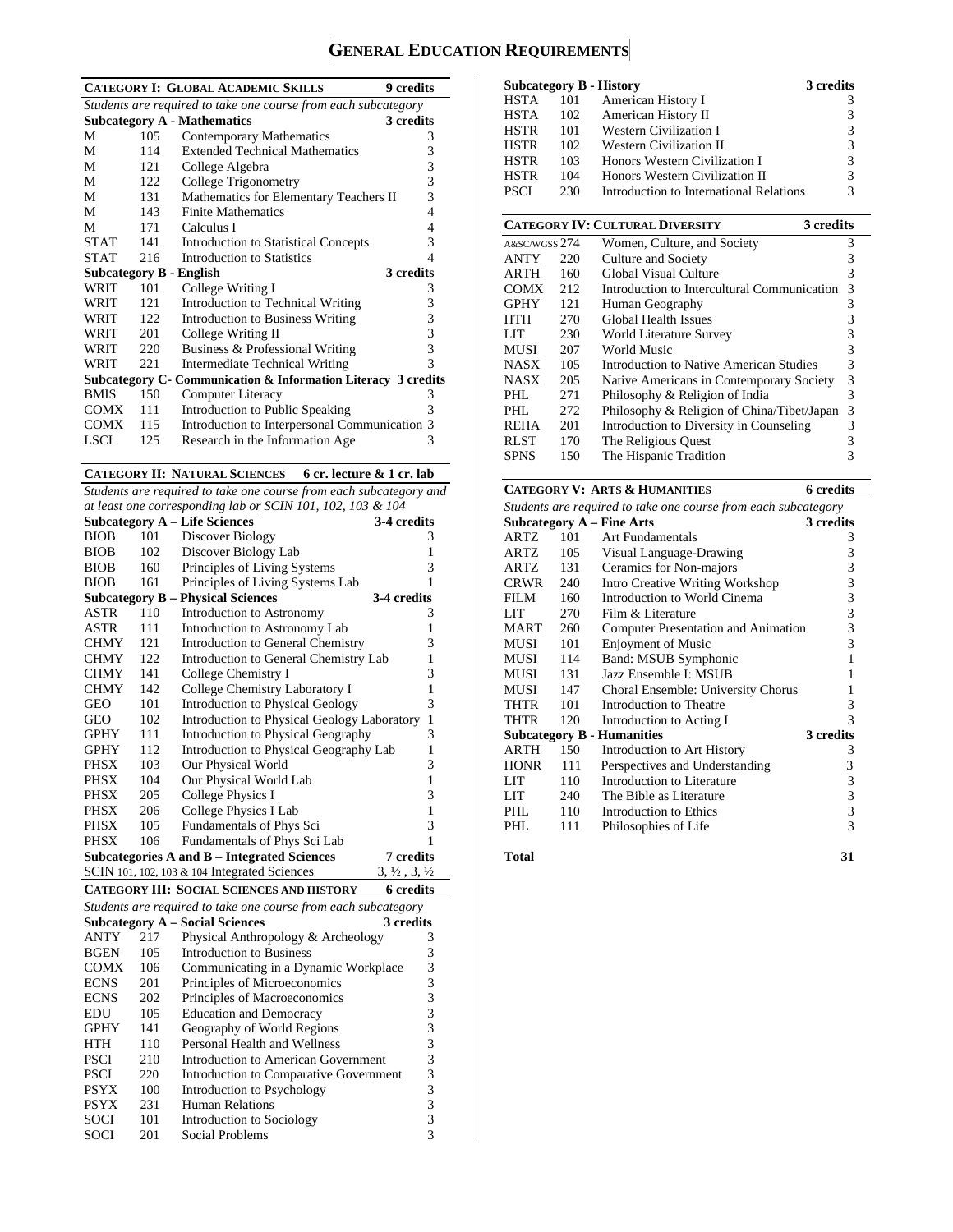|             |         | <b>Course</b>                                                                                                     | <b>Credits</b> | Grade | <b>Semester</b> | Equivalent |
|-------------|---------|-------------------------------------------------------------------------------------------------------------------|----------------|-------|-----------------|------------|
|             |         | Required Courses - A grade of "C" or higher is mandatory in all psychology courses satisfying major requirements. |                |       |                 |            |
| *PSYX       | 100     | Introduction to Psychology                                                                                        | 3              |       |                 |            |
| <b>PSYX</b> | 222     | <b>Psychological Statistics</b>                                                                                   | 3              |       |                 |            |
| <b>PSYX</b> | 223     | Research Design and Analysis I                                                                                    | 3              |       |                 |            |
| <b>PSYX</b> | 224     | Research Design and Analysis I Lab                                                                                |                |       |                 |            |
| <b>PSYX</b> | 400     | History & Systems in Psychology                                                                                   | 3              |       |                 |            |
| <b>PSYX</b> | 499     | <b>Senior Thesis</b>                                                                                              | 3              |       |                 |            |
|             |         | Three credits in <b>one</b> of the following courses:                                                             |                |       |                 |            |
| <b>PSYX</b> | 395     | Field Work                                                                                                        | 3              |       |                 |            |
| <b>PSYX</b> | 492     | <b>Independent Study</b>                                                                                          | 1-4            |       |                 |            |
| <b>PSYX</b> | 495     | Practicum                                                                                                         | $1-3$          |       |                 |            |
| <b>PSYX</b> | 298/498 | Cooperative Education/Internship                                                                                  | $1-8$          |       |                 |            |

#### **Restricted Psychology Electives**

#### *Group I: Select two courses (with labs) from this group:*

|             |     | $\sigma$ only 1. Denote the courses (man mos) from mos group. |   |  |
|-------------|-----|---------------------------------------------------------------|---|--|
| <b>PSYX</b> | 320 | <b>Research Methods III</b>                                   | 3 |  |
| and         |     |                                                               |   |  |
| <b>PSYX</b> | 321 | Research Methods III Lab                                      |   |  |
| <b>PSYX</b> | 350 | Physiological Psychology                                      | 3 |  |
| and         |     |                                                               |   |  |
| <b>PSYX</b> | 351 | Physiological Psychology                                      |   |  |
| <b>PSYX</b> | 352 | <b>Comparative Psychology</b>                                 | 3 |  |
| and         |     |                                                               |   |  |
| <b>PSYX</b> | 353 | Comparative Psychology Lab                                    |   |  |
| <b>PSYX</b> | 354 | Sensation & Perception                                        | 3 |  |
| and         |     |                                                               |   |  |
| <b>PSYX</b> | 355 | Sensation & Perception Lab                                    |   |  |
| <b>PSYX</b> | 370 | Psychology of Learning                                        | 3 |  |
| and         |     |                                                               |   |  |
| <b>PSYX</b> | 371 | Psychology of Learning Lab                                    |   |  |
| <b>PSYX</b> | 380 | Memory & Cognition                                            | 3 |  |
| and         |     |                                                               |   |  |
| <b>PSYX</b> | 381 | Memory & Cognition Lab                                        |   |  |
| <b>PSYX</b> | 480 | <b>Cognitive Development</b>                                  | 3 |  |
|             |     |                                                               |   |  |

#### *Group 2: Select four courses from this group:*

| <b>PSYX</b> | 230  | Dev Psych: Dev Over Lifespan               | 3 |  |
|-------------|------|--------------------------------------------|---|--|
| *PSYX       | 231  | <b>Human Relations</b>                     | 3 |  |
| <b>PSYX</b> | 333  | The Psychology of Aging                    | 3 |  |
| PSYX/       | 335/ | Psychology of Gender                       | 3 |  |
| A&SC        | 309  |                                            |   |  |
| <b>PSYX</b> | 340  | Abnormal Psychology                        | 3 |  |
| <b>PSYX</b> | 360  | Social Psychology                          | 3 |  |
| <b>PSYX</b> | 378  | <b>Introduction to Clinical Psychology</b> | 3 |  |
| <b>PSYX</b> | 382  | Forensic Psychology                        | 3 |  |
| <b>PSYX</b> | 385  | Psychology of Personality                  | 3 |  |
| <b>PSYX</b> | 410  | Cognitive Learning Theories                | 3 |  |
| <b>PSYX</b> | 461  | Industrial & Organizational Psychology     | 3 |  |
| <b>PSYX</b> | 470  | <b>Psychological Testing</b>               | 3 |  |

\*May satisfy General Education requirements.